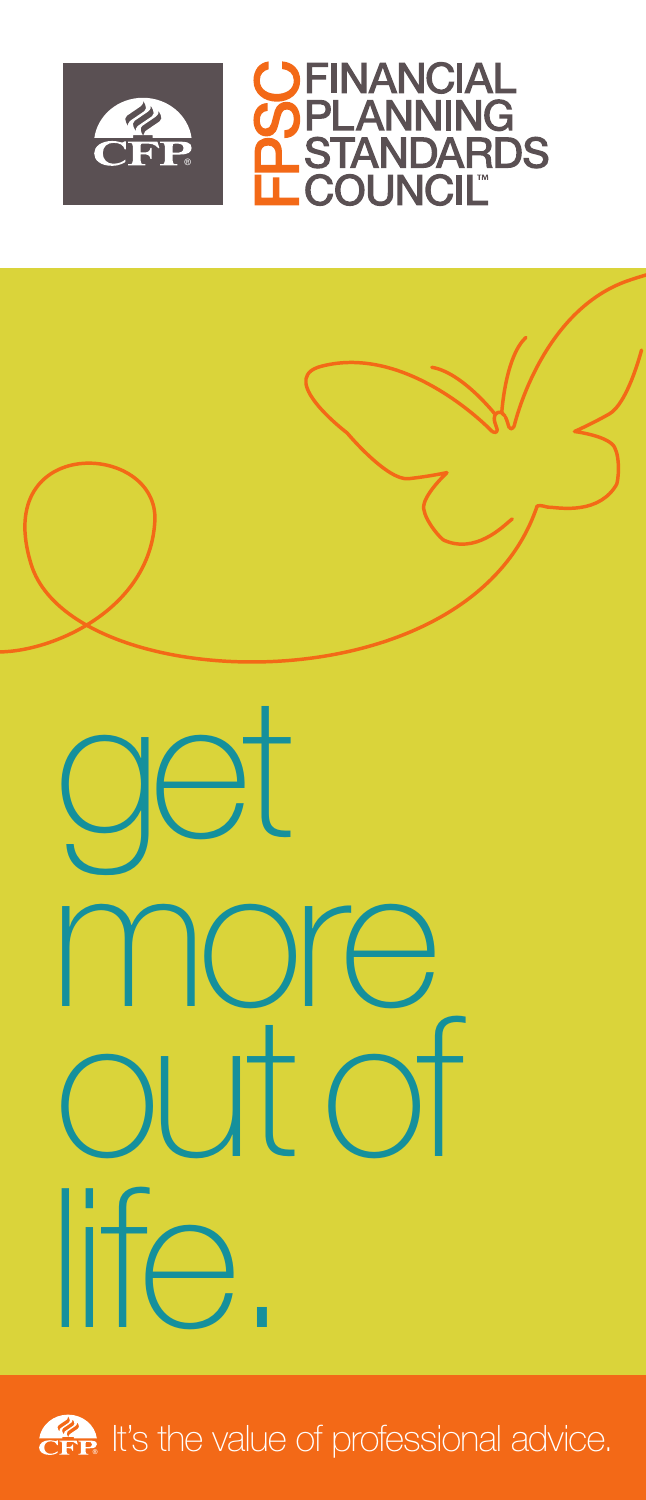## Get more out of life with a financial plan

There are more benefits to having a financial plan than you may realize. A comprehensive financial plan can help you:

- **·**balance today's needs with your goals for the future;
- **·**adapt to changes in your circumstances and needs;
- **·**prepare for unexpected emergencies;
- **·**experience peace of mind;
- **·**achieve your life goals; and
- **·**much, much more!

# **71**% of people

engaged in comprehensive financial planning feel closer to achieving their life goals<sup>\*</sup>

A financial plan is more than just a budget, more than a path to retirement, and more than an investment plan.

**Comprehensive financial planning** is the process of creating strategies to help you best meet your life goals through the proper management of your financial affairs.

It takes a big picture look at your retirement, tax and estate planning needs, while also addressing asset management (investment), risk management (insurance) and financial management (budgeting and debt management) needs. Most importantly, financial planning also looks at how it all fits together.

Financial planning works for everyone because it is not a one size fits all solution. A sound plan will be tailored to your unique and specific needs. It is not a one-time activity, but rather an **on-going process that adapts** to your changing needs, circumstances and goals. From buying a house to ensuring your loved ones are taken care of should something happen to you to paying for a child's education, – a financial plan will help you achieve **whatever you want out of life**.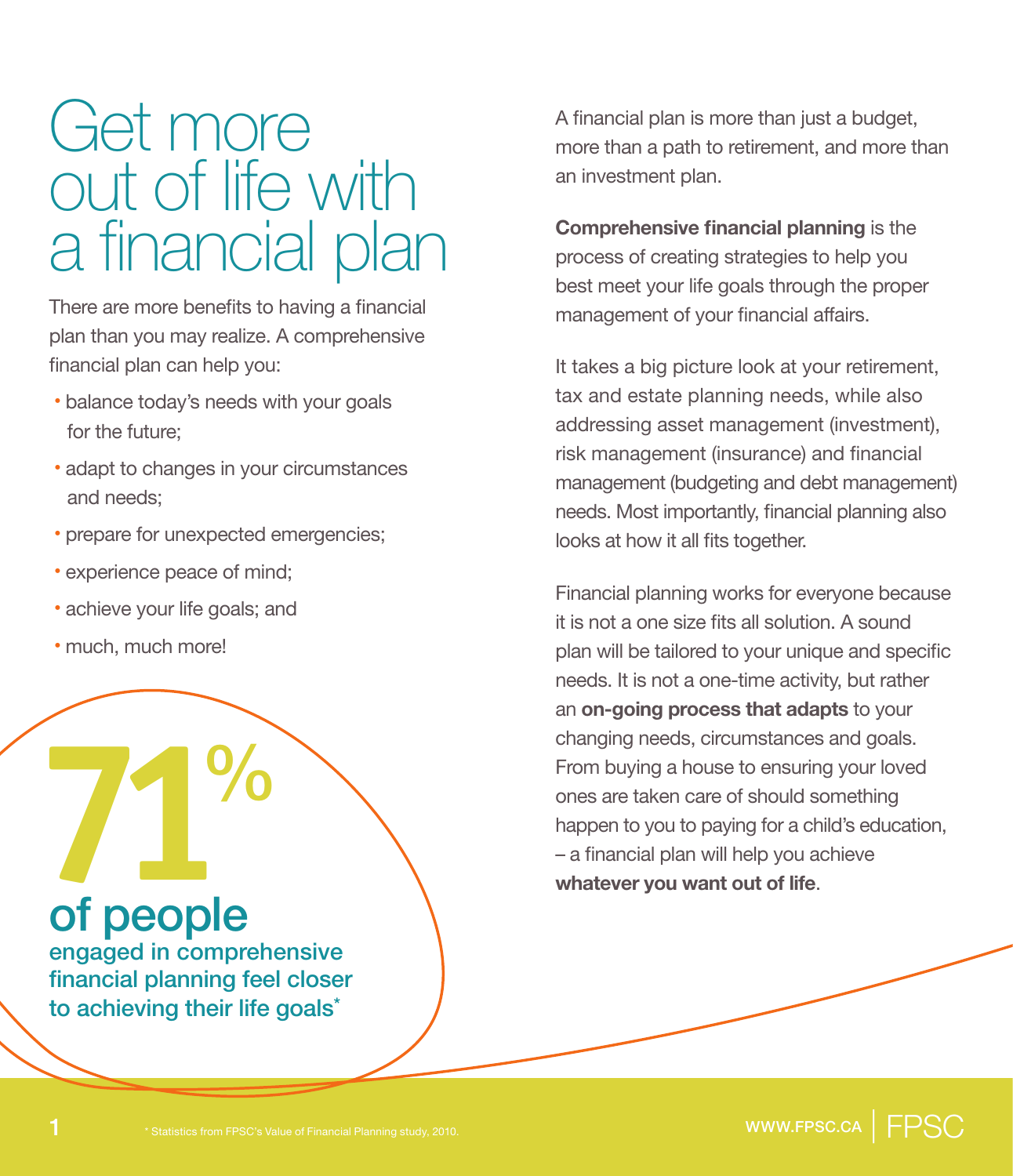## **Achieve your life goals**

Life goals are unique to each of us, but one thing is clear: research has shown that having a comprehensive financial plan customized for you by a professional financial planner will help you feel significantly closer to achieving what you want out of life.

| goal                                                                            |            |  |
|---------------------------------------------------------------------------------|------------|--|
| taking the vacation<br>you want every year                                      | 66%<br>31% |  |
| owning your own<br>home                                                         | 74%<br>48% |  |
| having sufficient<br>discretionary income to<br>lead the life you want          | 55%<br>21% |  |
| spending more<br>time with family<br>and/or friends                             | 72%<br>51% |  |
| being able to undertake<br>the activities you enjoy<br>the most                 | 65%<br>33% |  |
| having enough money to pay<br>for post secondary education<br>for your children | 53%<br>19% |  |

#### **comprehensive planning no planning**

### **Make financial planning work for you**

To make sure you get the most out of financial planning, keep these things in mind:

**Understand the big picture** – Each decision you make may affect other areas of your life.

**Planning is about balance** – Financial planning is not about denying yourself today for some distant tomorrow. Planning for tomorrow allows you to live for today!

**Set measurable goals** – Set specific targets that will help you achieve what you want, when you want it.

**Be realistic –** Even with a financial plan, you are unlikely to see all of your financial problems solved overnight.

**Re-evaluate periodically** – Financial planning is a dynamic process. Your financial plan will need to be reviewed and updated regularly to take life changes into consideration, and ensure you remain on track.

**Be informed** – Know what to ask from your planner and what to expect from the engagement. The FPSC website (www.fpsc.ca) has a variety of information about financial planning, as well as other helpful resources.

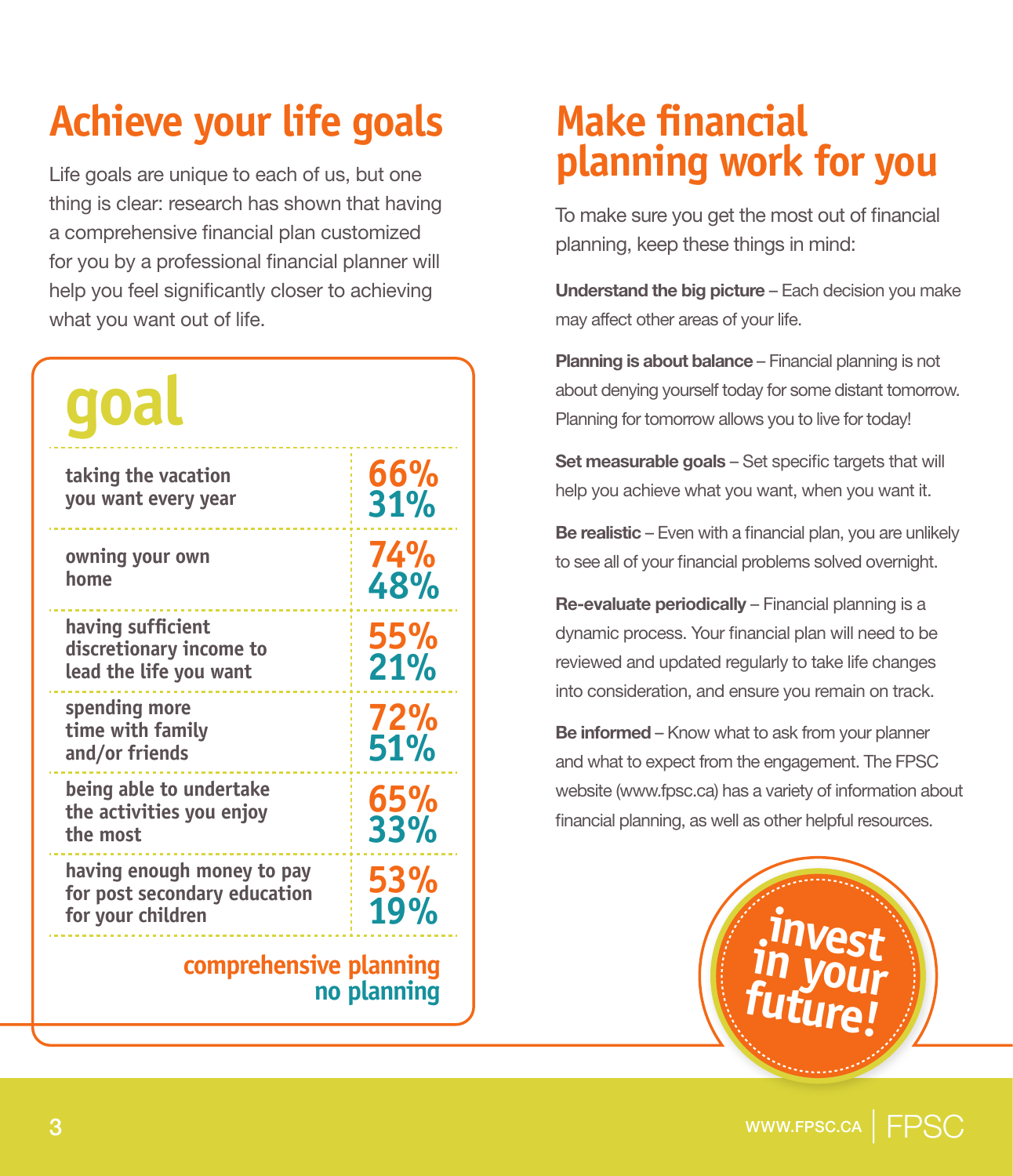## Feel better **about yourself...**

Many Canadians have identified personal finance as one of their largest sources of stress. Feeling that your finances are out of control can have a significant detrimental impact on your well-being.

The good news is that people who engage in comprehensive financial planning feel much more confident about their financial situation, as compared to those with no financial planning.

## **...and your financial situation**

People with comprehensive financial plans also have a more positive outlook about achieving their goals, and feel ready to deal with unexpected circumstances.

And although life is full of surprises, financial planning can help you feel better prepared to handle whatever life throws at you.

### **Emotional well-being**

| <b>My finances</b><br>are out of control      | 17%<br>32%        |  |  |
|-----------------------------------------------|-------------------|--|--|
| I have a hard time<br>achieving my life goals | 30%<br>44%        |  |  |
| I feel I barely<br>get by every month         | <b>30%</b><br>57% |  |  |
| I worry a lot about<br>my financial situation | 44%<br>60%        |  |  |
| comprehensive planning<br>no planning         |                   |  |  |
|                                               |                   |  |  |

## **Financial well-being**

| comprehensive planning<br>so what<br>are you<br>waiting<br>no planning |                          |                                                                 |                   |
|------------------------------------------------------------------------|--------------------------|-----------------------------------------------------------------|-------------------|
| I worry a lot about<br>my financial situation                          | 44%<br>60%               | I have peace of mind                                            | 61%<br>36%        |
| I feel I barely<br>get by every month                                  | <b>30%</b><br><b>57%</b> | I feel prepared in case of<br>a financial emergency             | 54%<br>22%        |
| I have a hard time<br>achieving my life goals                          | 30%<br>44%               | I feel prepared<br>to manage through<br>tough economic times    | 64%<br>33%        |
| My finances<br>are out of control                                      | 17%<br>32%               | I am on track to reach<br>my desired lifestyle<br>in retirement | <b>51%</b><br>18% |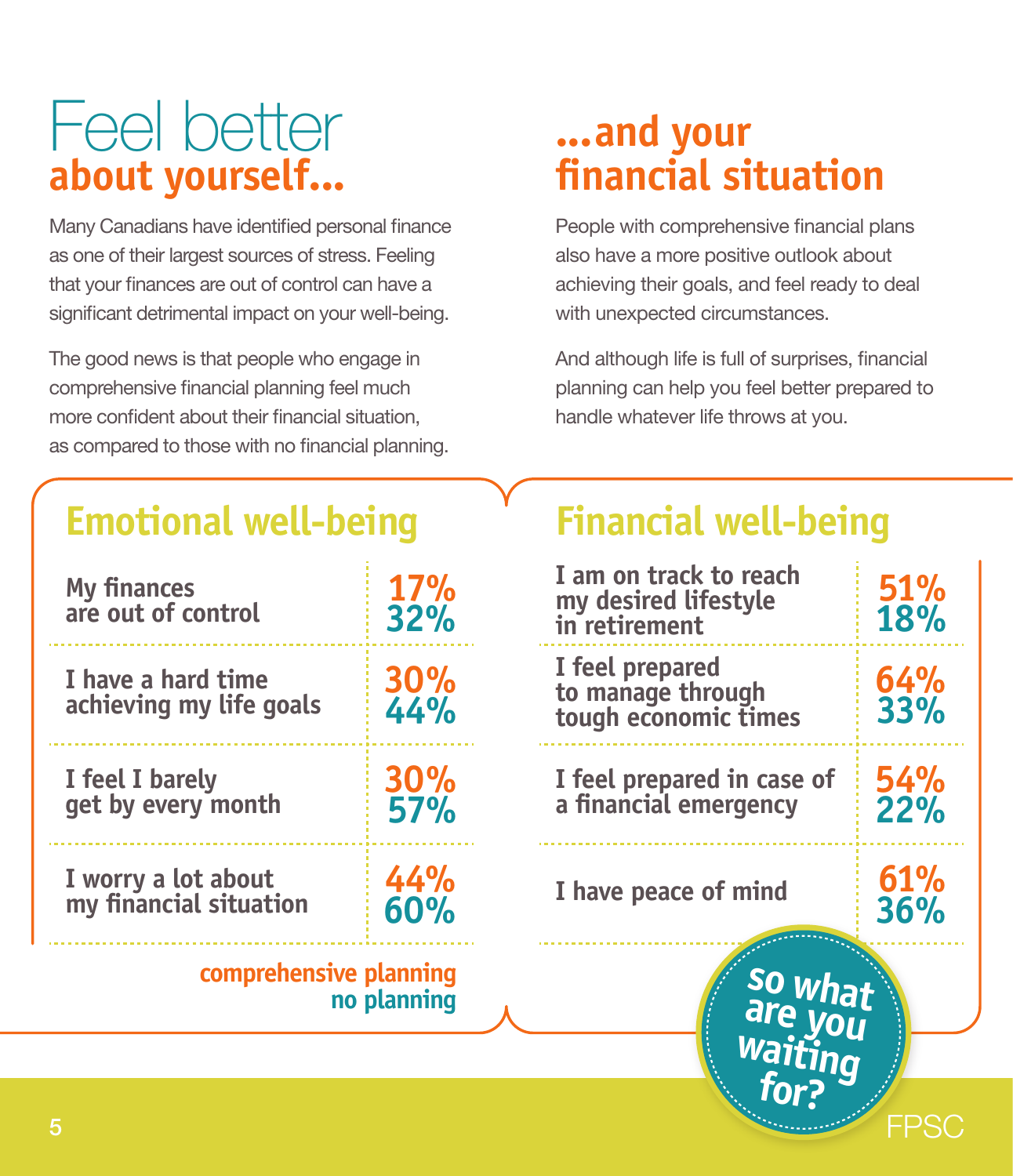## Understand the value of **pressional**  $div$ ice

A financial plan can help you achieve your goals but make sure you are getting your advice from a professional: someone who is qualified, understands you and your goals, and has demonstrated the competence and ethical judgement required to take on the responsibility of helping you build your financial future.

Throughout most of Canada, financial planning is not regulated. This means that anyone can claim to be a financial planner, even though he may not possess the competence, experience, education and ethical commitment to ensure your best interest is always served.

## Look for the **Certified** Financial Planner<sup>®</sup> (CFP®) marks.

This is your assurance that a planner is committed to internationally recognized professional standards of competence, ethics and practice. CFP professionals represent the largest identifiable body of financial planners in Canada, with over 17,500 individuals meeting the strict standards required of the designation. CFP professionals can be found throughout the financial services industry.

In Canada, the standards for CFP professionals are set and enforced by Financial Planning Standards Council (FPSC), the only not-for-profit organization dedicated to ensuring the financial planning needs of Canadians are well served.



Visit the FPSC website at www.fpsc.ca and click on "Find a Planner" **to search for a CFP professional in good standing in your community.**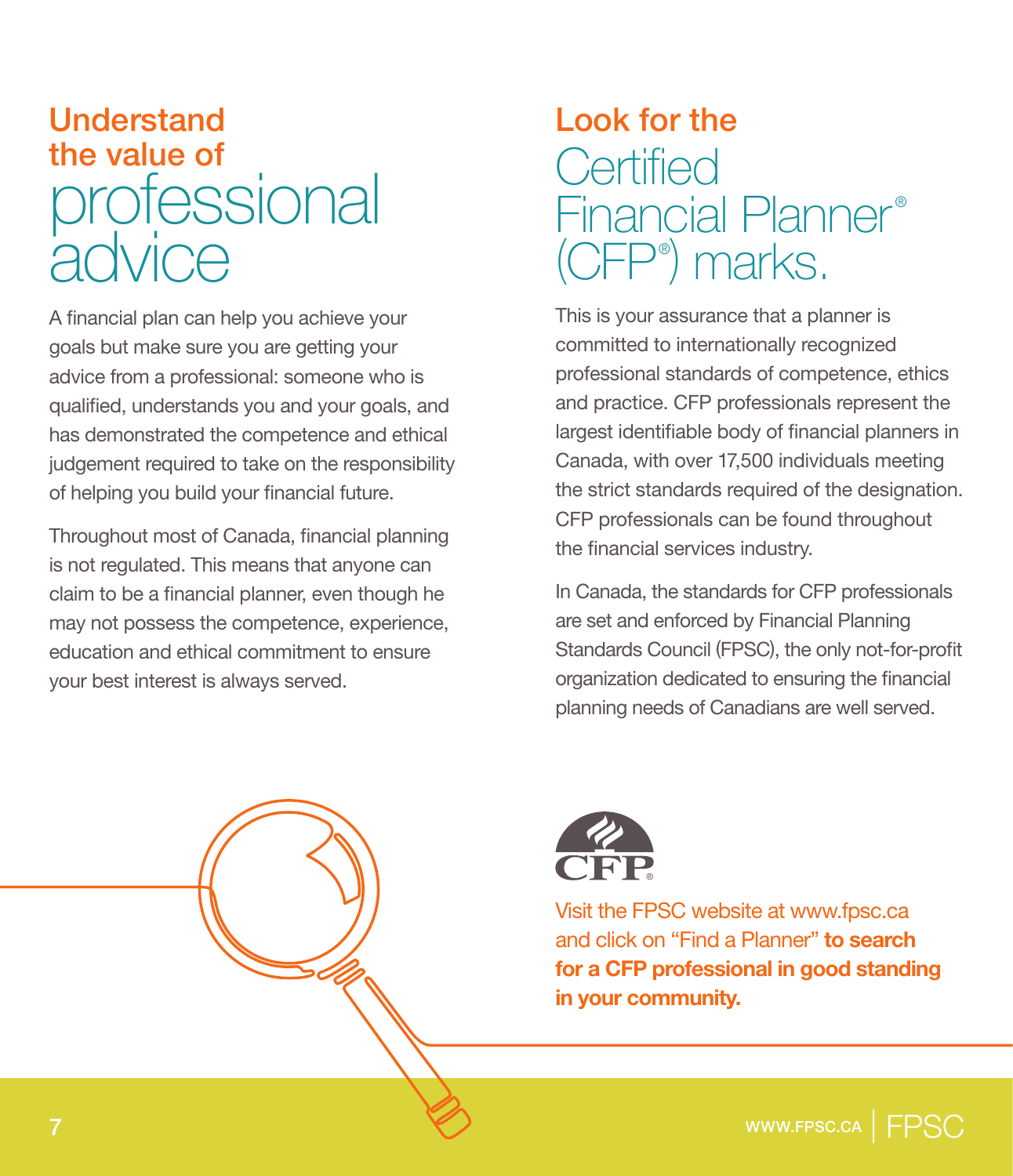

#### **1. Be prepared.**

Do some research to maximize your familiarity with financial planning terms and strategies. While a good financial planner will explain things to you, understanding the basics will allow you to engage more with the process.

#### **2. Think about your financial and personal goals.**

Financial planning is about putting the right strategies in place to meet your life goals. Take the time to reflect on what's most important to you for both today and tomorrow.

#### **3. Ask for referrals.**

Speak with friends and family members whom you trust; ask them if they know of or have worked with financial planners they would recommend.

#### **4. Your due diligence.**

Get referrals from sources you trust, but also verify the planner's credentials by contacting his professional body to confirm he is in good standing.

#### **5. Interview more than one planner.**

Interview two or three planners, either by phone or in person, and ask them to outline their qualifications and experience. Also ask about their approach to clients and ensure they are a good fit in terms of expertise, areas of specialty, and personality.

#### **6. Understand fee structures.**

Planners are paid in a variety of ways (e.g., commission, fee-only, salary), so understand how a particular planner will be compensated.

#### **7. Look for competence and ethics.**

There are a variety of different designations in the financial services industry, and some only require day or weekend courses to earn. Others, such as Certified Financial Planner® (CFP) certification, represent high standards of experience, competence and knowledge, as well as on-going adherence to standards of practice and a code of ethics.

#### **8. Get it in writing.**

Insist on a written letter (sometimes referred to as an engagement letter) outlining the specific terms of the engagement and any potential conflicts of interest. It should also clearly disclose the planner's method of compensation and business affiliations.

#### **9. Re-assess the relationship regularly.**

Regular communication is imperative to a good relationship with your planner. Make sure your planner understands your needs as they change over time, and updates your plan accordingly.

#### **10. It's all about fit.**

If you don't feel comfortable discussing personal issues with a particular planner, continue your search. Honesty, trust and communication (on both sides) are crucial to the success of your planning relationship.

rimtale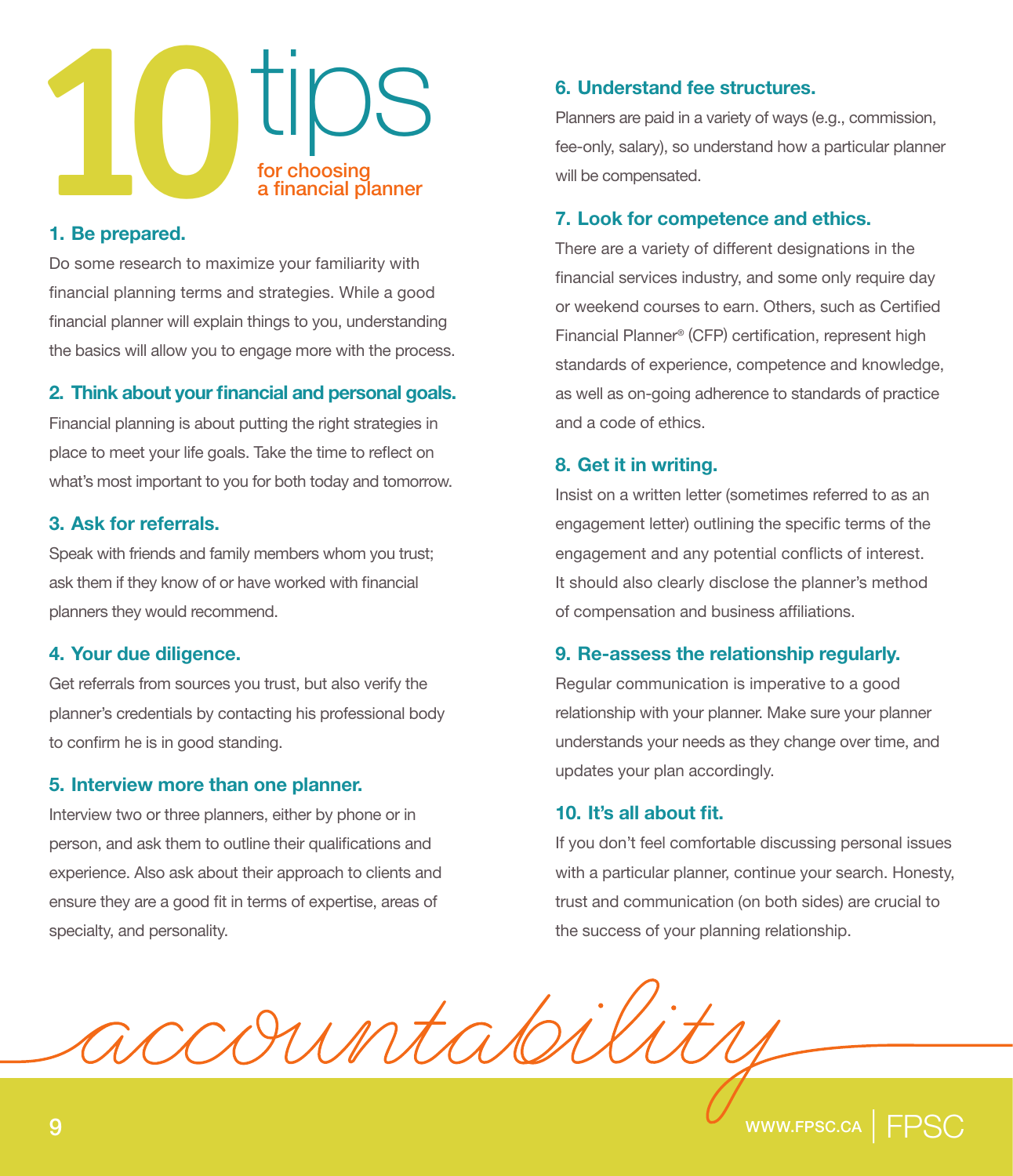## Ask questions

It is crucial that you know the right questions to ask when you initially meet with a financial planner. Remember, a financial planner is working for you, so it is perfectly acceptable to ask her about her credentials, what services she offers, and for references from other clients. Make sure the person helping you has proven that she is capable, and is accountable to a professional body.

Also, ask about compensation: some financial planners charge a fee, while others are compensated by commissions, salary, or a combination thereof.

Providing a financial planner access to your financial information gives them a window into your personal life; as such, finding a knowledgeable, ethical planner to work with is a serious decision. For many people, their finances are their livelihood. Ensure that the person you choose to work with understands, appreciates, and is competent to handle this responsibility.

## **1** Questions<br> **10** Questions<br> **10** Dianner<br> **11** What are your qualifications? to ask a financial planner

- **1.** What are your qualifications?
- **2.** What experience do you have?
- **3.** What services do you offer?
- **4.** What is your approach to financial planning?
- **5.** Will you be the only person working with me?
- **6.** How will I pay for your services?
- **7.** How much do you typically charge?
- **8.** Could anyone besides me benefit from your recommendations?
- **9.** Are you regulated by any organization?
- **10.** Can I have it in writing?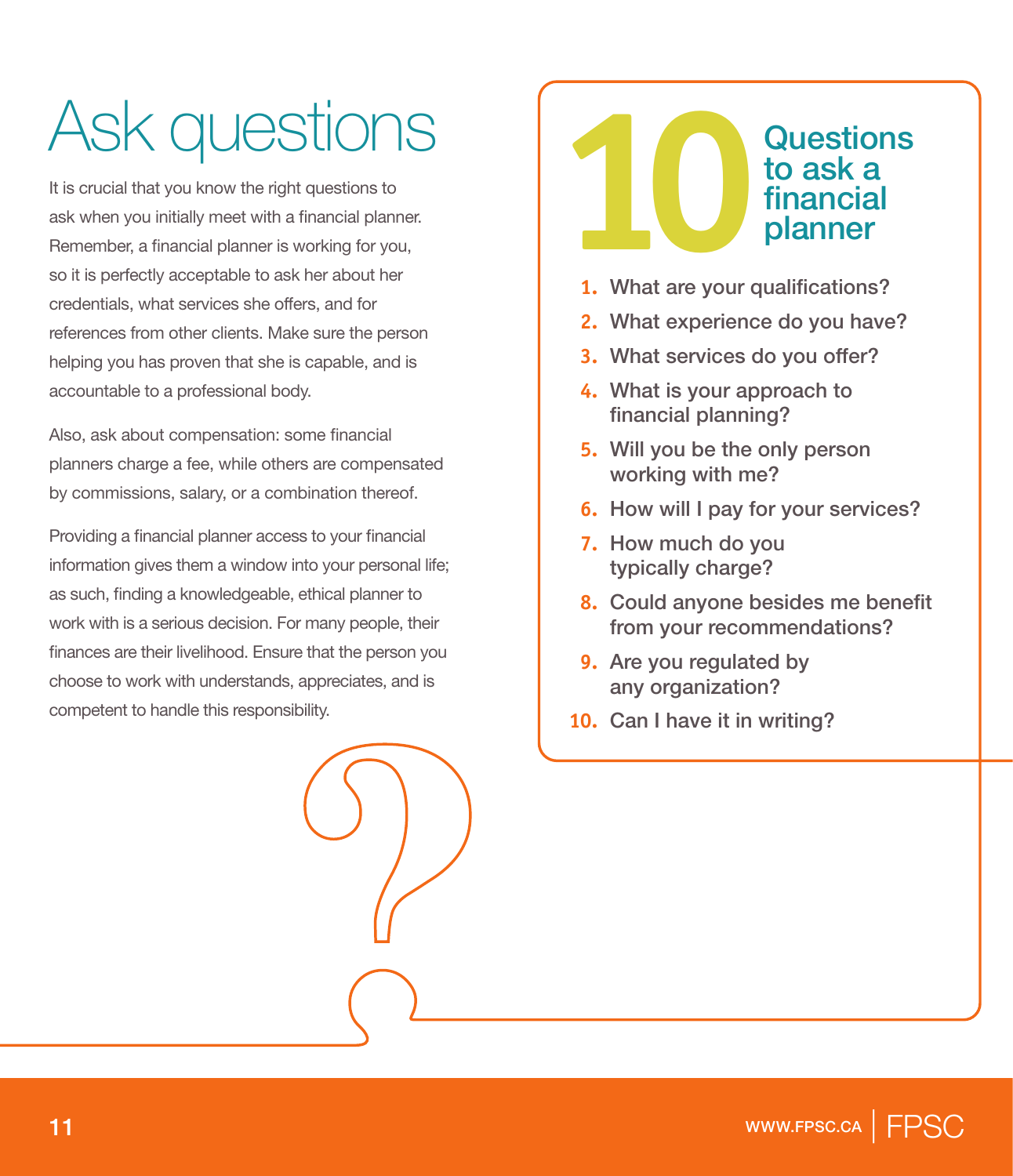## FPSC

Developing and enforcing professional standards in financial planning for the benefit of all Canadians.

Financial Planning Standards Council (FPSC) is the only not-for-profit organization dedicated to helping Canadians improve their lives by engaging in financial planning. We certify financial planners, develop and enforce professional standards, and raise awareness of the importance of financial planning.



Financial Planning Standards Council 902-375 University Avenue Toronto, ON M5G 2J5 Telephone: 416 593 8587 Toll Free: 1 800 305 9886 Fax: 416 593 6903

inform@fpsc.ca www.fpsc.ca



Statistics from FPSC's Value of Financial Planning study, 2010. Copyright 2011 Financial Planning Standards Council. All rights reserved.